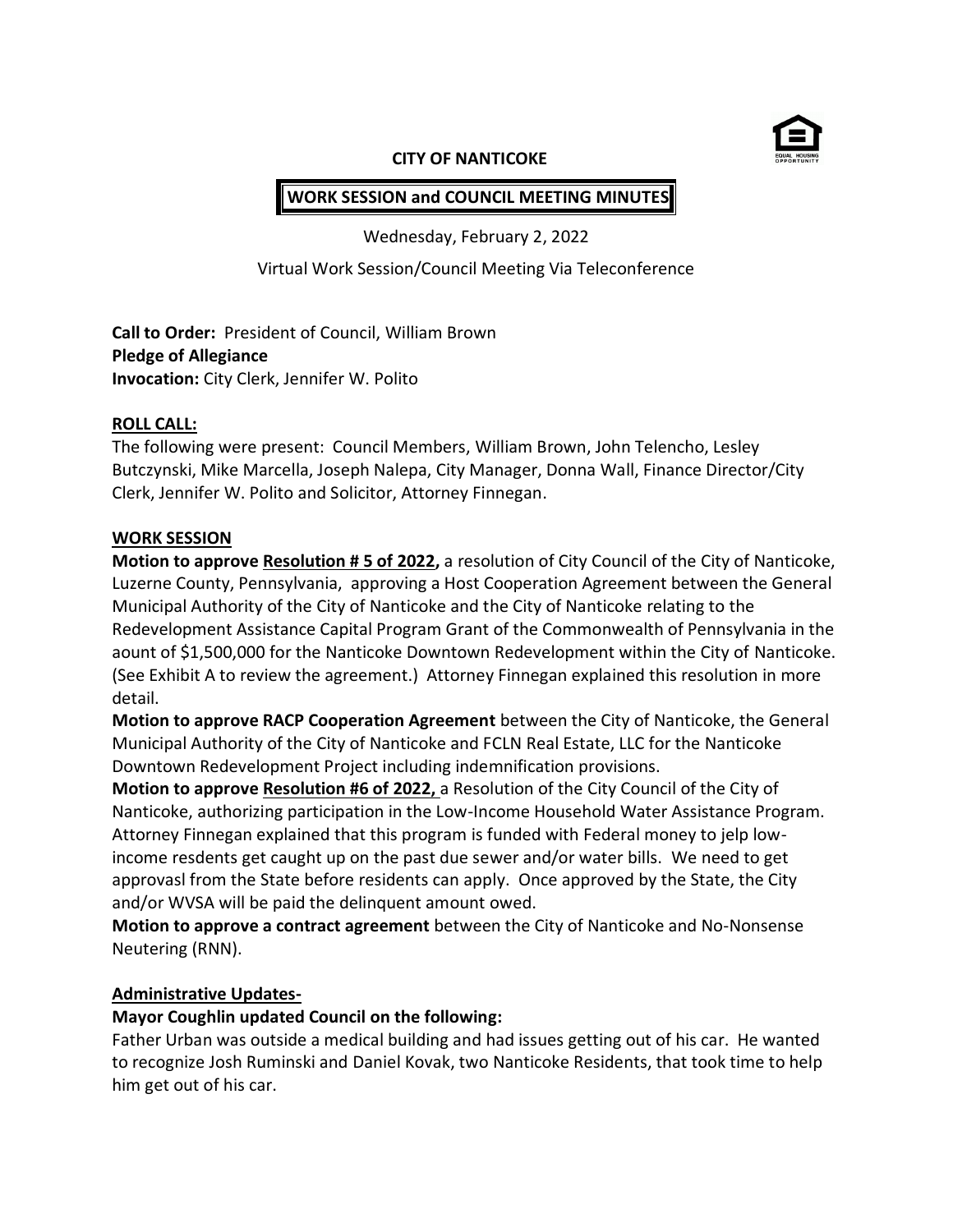#### **Donna Wall updated Council on the following:**

Donna participated in a webinar regarding the ARP (American Rescue Program) grant and the final rulings were made on how the municipalities may use their grant funds. The new rulings are better for the city because the uses are more flexible up to Ten Million or the grant amount. Uses have been broadened to any expense that is considered to be a general municipal service expense. Funds must be allocated by December 31, 2004 and funds must be spent down by December 31, 2026. We must discuss how the City would like to spend their funds. Donna wanted to remind residents when they clear snow from their properties and parking spots, to please not pile snow on or in front of the City's storm drains/catch basins. We must not block them up to prevent flooding when the snow melts or if we get rain.

**A Motion** was made by Councilmember Nalepa seconded by Councilmember Butczynski to adjourn the work session. Motion carried unanimously.

**REGULAR MEETING** Comments from the Public agenda items only.

No comments from the public.

#### **Old Business**

None

#### **New Business**

**A Motion** to approve the January 19, 2022 minutes was made by Councilmember Marcella seconded by Councilmember Butczynski. Motion carried 4-0, William Brown abstained.

**A Motion** to approve the payment of the bills in the amount of \$363,081.44, (Payroll(s) \$130,900.88 and Payables \$232,180.56 less the lease payoffs of \$112,667.68) was made by Councilmember seconded by Nalepa Councilmember Telencho. Motion carried unanimously.

**Motion to approve Resolution # 5 of 2022,** a resolution of City Council of the City of Nanticoke, Luzerne County, Pennsylvania, approving a Host Cooperation Agreement between the General Municipal Authority of the City of Nanticoke and the City of Nanticoke relating to the Redevelopment Assistance Capital Program Grant of the Commonwealth of Pennsylvania in the aount of \$1,500,000 for the Nanticoke Downtown Redevelopment within the City of Nanticoke (See Exhibit A to review the agreement) was made by Councilmember Telencho seconded by Councilmember Marcella. Motion carried unanimously.

**Motion to approve RACP Cooperation Agreement** between the City of Nanticoke, the General Municipal Authority of the City of Nanticoke and FCLN Real Estate, LLC for the Nanticoke Downtown Redevelopment Project including indemnification provisions was made by Councilmember Marcella seconded by Councilmember Telencho. Motion carried unanimously.